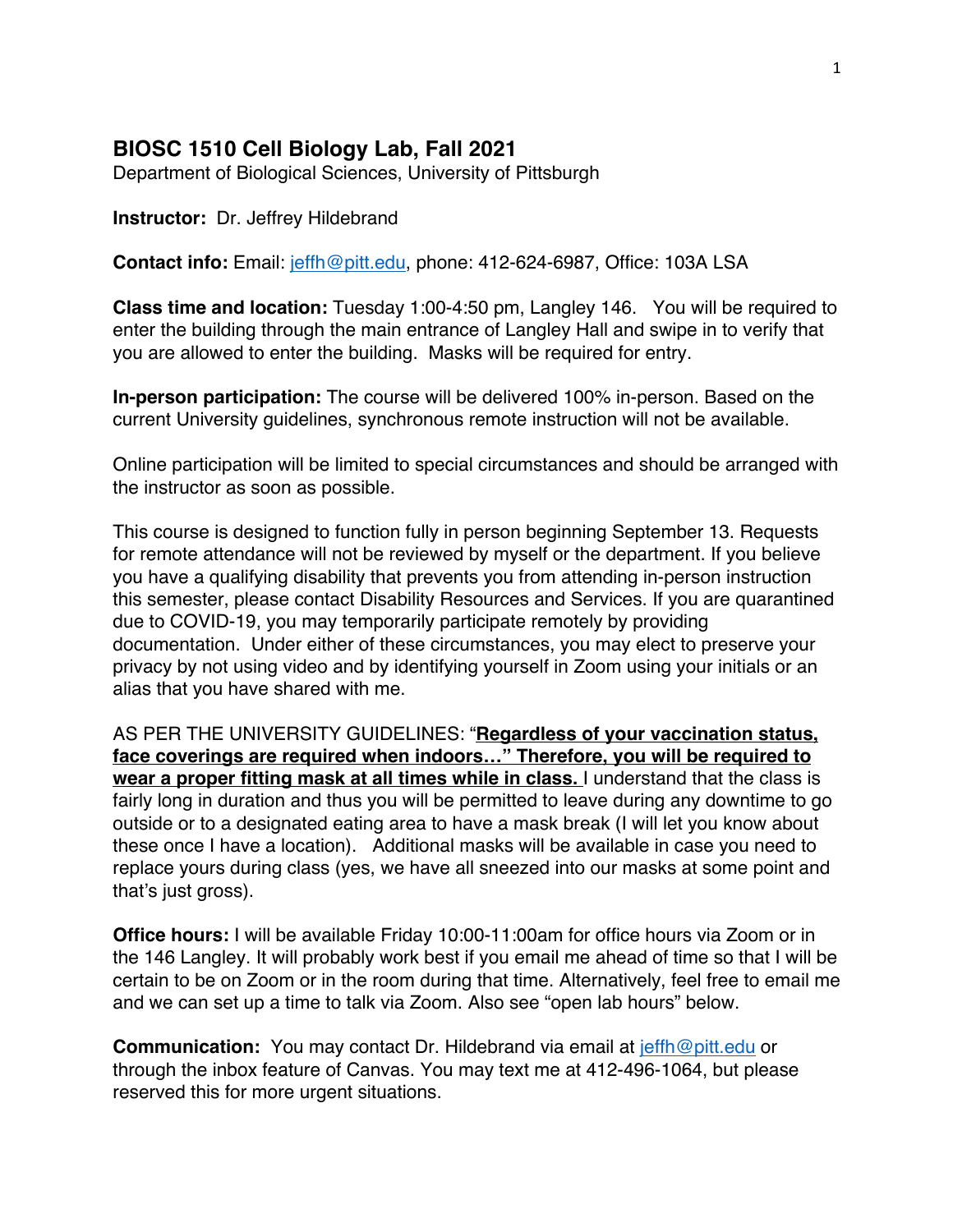All course information and materials will be available and accessible through Canvas. This will include access to all documents, assignments, the gradebook, Zoom meetings, Panopto videos, and Lab Archives. You should use Canvas to join Zoom meetings, if needed, so that you are authenticated.

**Open lab hours**: TBD, but these may not be possible depending on the university's posture. These opportunities may be available and will be by appointment. These will be times when students may use the microscopes to collect additional images or similar data collection, under the supervision of the instructor. Since the lab is in use most afternoons, these times will probably be in the mornings.

**Course approach and objectives:** You will be employing several methods used in cell biology to investigate the ways proteins and pathways are targeted to specific subcellular locations within a cell. You will generate hypotheses based on observations/current knowledge and will attempt to test these hypotheses using molecular, pharmacological, biochemical, and imaging methods.

**Learning objectives:** To design and carryout authentic research through all parts of the scientific process, including developing and modeling hypotheses, analyzing data, making ethical decisions, problem solving, and science communication.

**Required Materials:** A laptop or tablet that is WiFi enabled. A WiFi (not cellular) method for dual login authentication (duo Mobile) to the Pitt-provided platforms Lab Archives and Canvas.

- If you do not have a laptop computer with WiFi, please let us know and we will help find a solution.
- Dual authentication: The lab space does not have particularly robust cellular access. Pitt IT can provide a manual dual authentication code generator for students without smart phones.

**Reading and Assignments**: Readings and assignments will be posted online, through Lab Archives and Canvas, and will be included in the weekly syllabus and updates from instructor. Expect weekly assignments and in-class work.

**Grading:** Final grades will be determined using the following assessments:

- Homework, take home assignments, and research lab notebook: 70%
- lab/class time work quality, participation, presentations, professionalism, teamwork: 30%.

**Lab notebooks:** You will be using Lab Archives, an electronic research notebook program. You will have assignments to set up your lab notebook, record your findings, and analyze your results. In recording data- Always record what YOU did and what YOU see, not what the protocol says you should have done and what you predicted you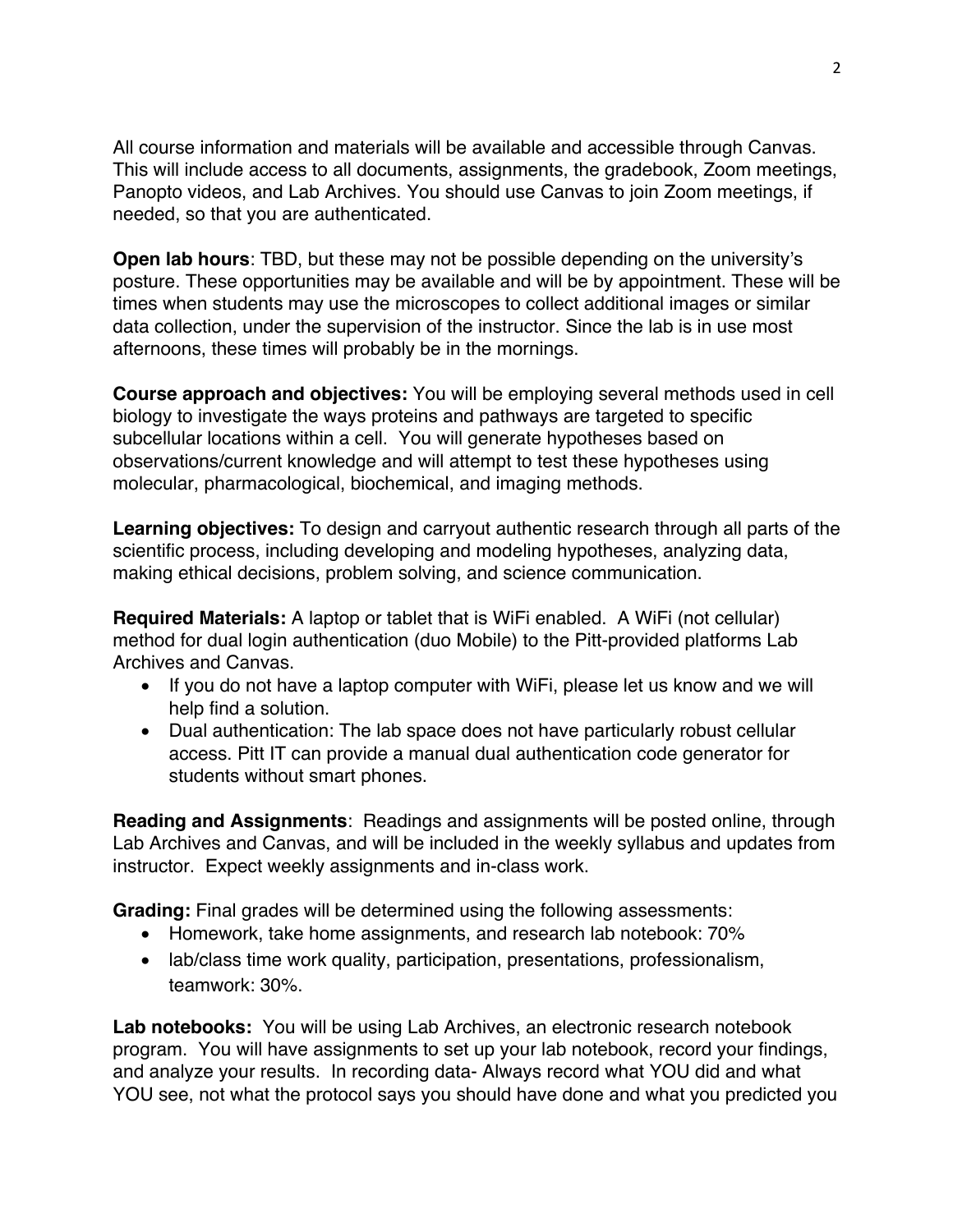might see. However, you should add commentary about your analysis and how it relates to your hypothesis or other comments that will help other people understand your finding. You can add notes about what other people see or think about your results, but make clear who the observer is, by name. Changes to protocols must be recorded. You should not start an experiment before your notebook is set up.

• I will set up the basic outline of the lab notebook page but you are responsible for filling it out with the hypothesis/objectives, background, protocols/methods, collected, data analysis, conclusions (including what may have gone wrong if that's the case), and proposed future experiments.

**Homework/out of class assessments** will typically be assigned weekly and due 1 hour before the start of class. Many of these assignments will be based on the research and data you collect in lab. **You must have participated in the research process in order to complete and get credit for the assignment.** I encourage you to talk about the science with your peers, instructors, and outside sources. However, the work you turn in must be your own. There are obvious exceptions to this, such as group presentations. *Ask your instructor for help when you are uncertain about following these guidelines.* Plagiarism cannot be tolerated in science and in universities. See the Academic Integrity Policy of the University.

**Late assignments including notebook entries** will be docked 10% when turned in within 12 hours of the assigned due date. Late assignments will be docked 20% when turned in more than 12 hours but less than 48 hours after the due time. Assignments more than 48 hours late will not receive credit. In-class-time work (whether in person or online) must be immediately turned in when requested by the instructor to receive any credit. You cannot receive credit for this in-class work if you were not on-time to class or skip class.

**Attendance and participation:** Lab time will be busy since we meet only once a week. Arrive on time and do not plan to leave early. Do not schedule appointments during this time. Do not text or receive phone calls during this time unless it is truly urgent. You are responsible for the research work and materials missed as the result of any late arrivals. To take the course, you must participate in the first class so that you understand the course structure, meet your peers and instructor and understand the research questions. Two missed lab periods for which you did not provide a written explanation and documentation (ex. record of visitation to Student Health or hospital on date of class), within one week of the missed lab period, will result in a grade drop by a full letter grade. If you miss more than three lab periods for *any* reason, it will be suggested that you drop or withdraw from the course as you will not be able to complete the research necessary to achieve the course goals. You are responsible for the research work and materials missed as the result of any absences.

I understand that many of you may be in the final year of your undergraduate education and may have the opportunity to interview for med school, grad school, jobs, etc. If you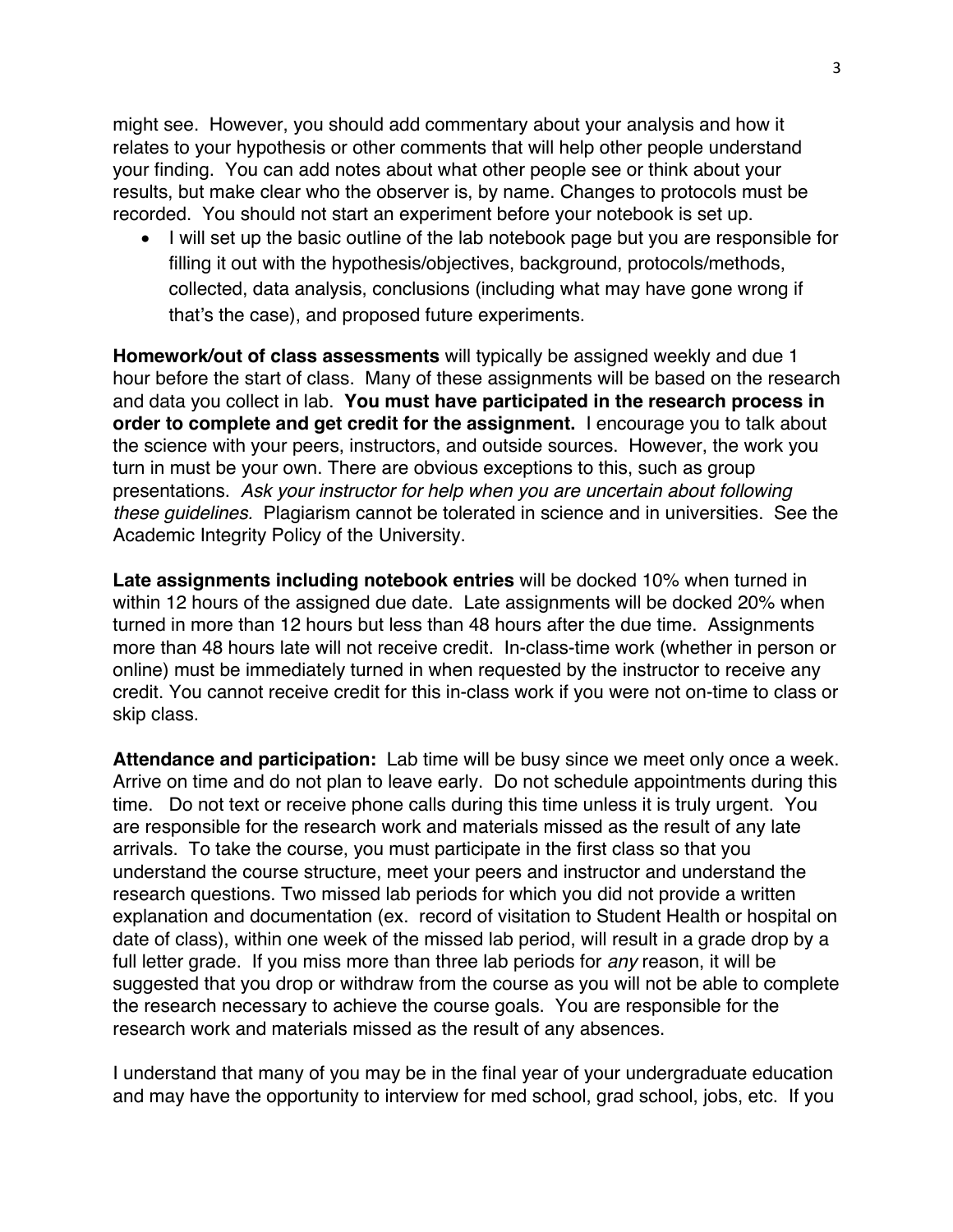must miss class for these sorts of opportunities, I understand completely and hope they go well. However, you will need to provide some form of documentation regarding the time and place of the interview. A copy of an email or some other form of communication from the interviewing institution, company, etc is sufficient.

**In reality,** this semester may have some rough spots due to the continued pandemic. So please keep in touch and let me know how you are doing and if there are issues that we need to address. I will obviously need to be flexible regarding content delivery, attendance, and participation based on the COVID status on campus and in the region.

**Research ethics:** As a scientist on this research project, you must observe carefully, be skeptical and questioning, and accurately report what you actually see in your experiments. It can be tempting to report what you *hoped* to see instead of what you *actually* see, especially if your data does not support your hypothesis. Often data will NOT support your hypothesis. This is real science. Ask your peers and instructors to help you analyze your data-second opinions are important.

**Lab work quality** includes (but is not limited to): Doing focused work independently *and* with your team. Paying attention and asking questions during group discussions to get clarification. Getting help when you need it, not when you weren't paying attention or could have thought through the answer with your teammates. Labeling lab materials clearly with expected detail. *If your notebook is not set up, you cannot do the lab work.*

**Professionalism and participation** requires focusing on lab, during lab. It includes (but is not limited to) not using cell phones or computers for anything other than lab work. Keep conversations directed to lab work. Take notes. Offer to answer questions before being called on. Ask thoughtful questions in group discussion. Follow safety practices.

**Teamwork**- Consult your teammates when you have a question or need help. Talk problems through with classmates. Recognize the strengths of your teammates, helping them when they need help. Plan ahead for team meetings outside of class and be a prepared, active participant.

**Health and Safety Statement :** During this pandemic, it is extremely important that you abide by the public health regulations , the University of Pittsburgh's health standards and guidelines, and Pitt's Health Rules. These rules have been developed to protect the health and safety of all of us. Universal face covering is required in all classrooms and in every building on campus, without exceptions, regardless of vaccination status. This means you must wear a face covering that properly covers your nose and mouth when you are in the classroom. If you do not comply, you will be asked to leave class. It is your responsibility to have the required face covering when entering a university building or classroom. For the most up-to-date information and guidance,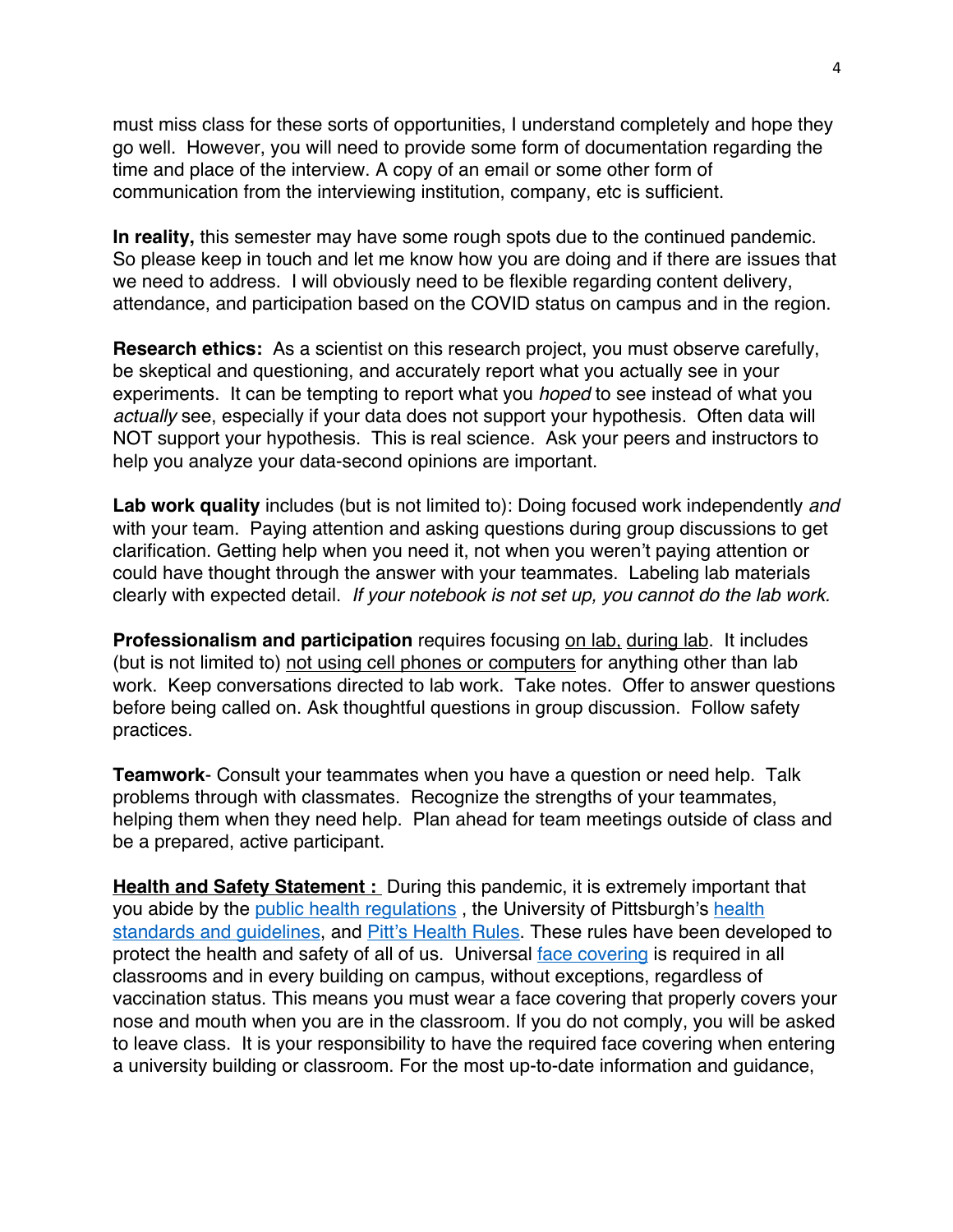please visit *coronavirus.pitt.edu* and check your Pitt email for updates before each class.

If you are required to isolate or quarantine, become sick, or are unable to come to class, contact me as soon as possible to discuss arrangements.

**No food or drink is allowed in the lab.** Long hair should be pulled back. Clothing and accessories with dangling parts should not be worn. Backpacks and coats must be stored in the entry way, not at your bench.

**Take Care of Yourself:** Do your best to maintain a healthy lifestyle this semester by eating well, exercising, avoiding drugs and alcohol, getting enough sleep, and taking time to relax. Despite what you might hear, using your time to take care of yourself will actually help you achieve your academic goals more than spending too much time studying. All of us benefit from support and guidance during times of struggle. There are many helpful resources available at Pitt. An important part of the college experience is learning how to ask for help. Take the time to learn about all that's available and take advantage of it. Ask for support sooner rather than later – this always helps. If you or anyone you know experiences any academic stress, difficult life events, or difficult feelings like anxiety or depression, we strongly encourage you to seek support. Consider reaching out to a friend, faculty or family member you trust for assistance connecting to the support that can help.

The University Counseling Center is here for you: call 412-648-7930 and visit their website.

If you or someone you know is feeling suicidal, call someone immediately, day or night: University Counseling Center (UCC): 412 648-7930 University Counseling Center Mental Health Crisis Response: 412-648-7930 x1 Resolve Crisis Network: 888-796-8226 (888-7-YOU-CAN) If the situation is life threatening, call the Police:

- On-campus: Pitt Police: 412-268-2121
- Off-campus: 911

## *UNIVERSITY POLICIES:*

## *Disability Resources*

*If you have a disability for which you are or may be requesting an accommodation, you are encouraged to contact both your instructor and Disability Resources and Services (DRS), 140 William Pitt Union, (412) 648-7890, drsrecep@pitt.edu, (412) 228-5347 for P3 ASL users, as early as possible in the term. DRS will verify your disability and determine reasonable accommodations for this course.*

## *Academic Integrity Policy*

*Students in this course will be expected to comply with the University of Pittsburgh's Policy on Academic Integrity. Any student suspected of violating this obligation for any reason during the semester will be required to participate in the procedural process, initiated at the instructor level, as outlined in the University Guidelines on Academic Integrity. This may include, but is not limited to, the confiscation of the assessment of any individual suspected of violating*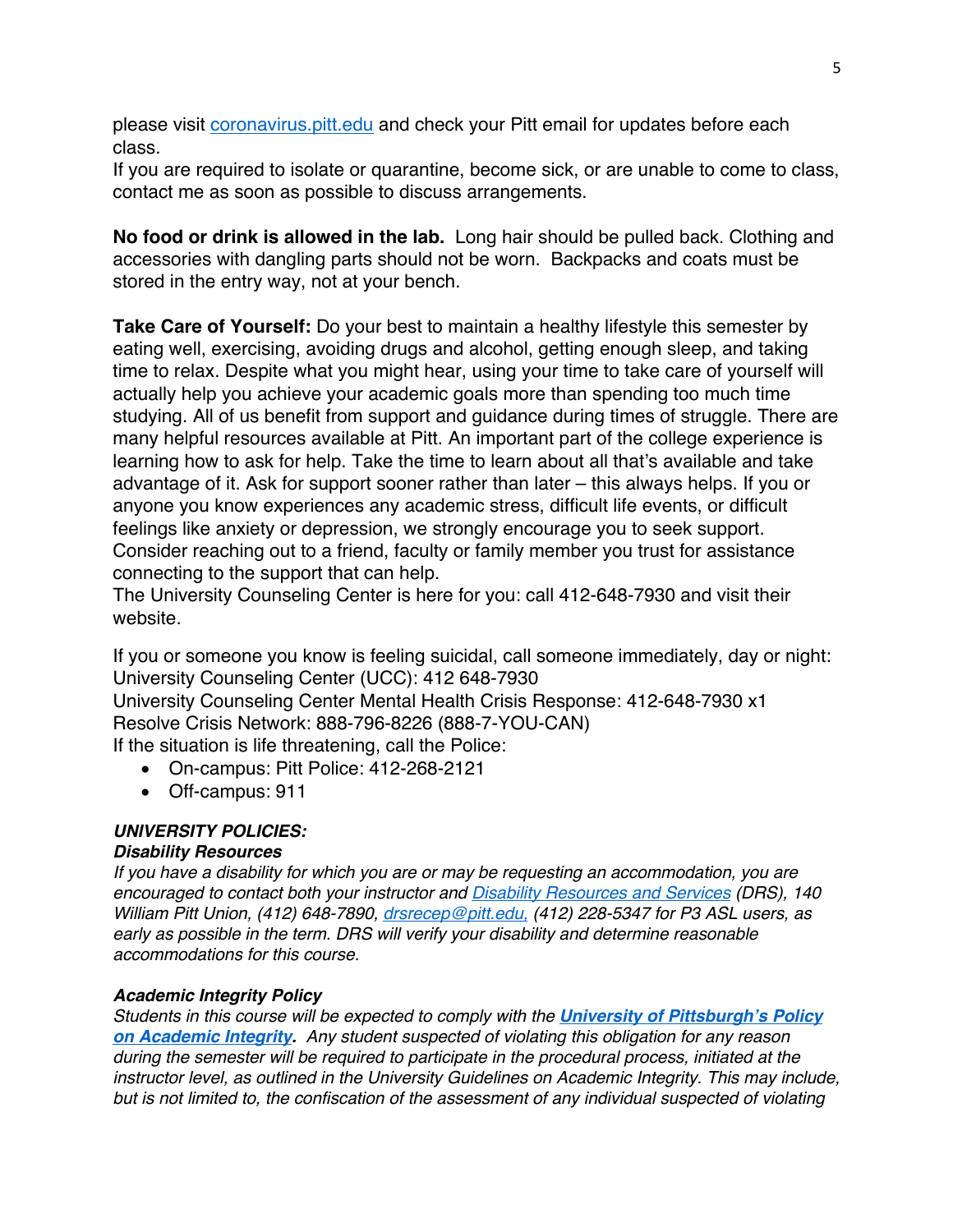*University Policy. To learn more about Academic Integrity, visit the Academic Integrity Guide for an overview of the topic. For hands- on practice, complete the Understanding and Avoiding Plagiarism tutorial.*

#### *E-mail Communication Policy*

*Each student is issued a University e-mail address (username@pitt.edu) upon admittance. This e-mail address may be used by the University for official communication with students. Students are expected to read e-mail sent to this account on a regular basis. Failure to read and react to University communications in a timely manner does not absolve the student from knowing and complying with the content of the communications. The University provides an e-mail forwarding service that allows students to read their e-mail via other service providers (e.g., Hotmail, AOL, Yahoo). Students that choose to forward their e-mail from their pitt.edu address to another address do so at their own risk. If e-mail is lost as a result of forwarding, it does not absolve the student from responding to official communications sent to their University e-mail address.*

#### *Equity, Diversity, and Inclusion*

*The University of Pittsburgh does not tolerate any form of discrimination, harassment, or retaliation based on disability, race, color, religion, national origin, ancestry, genetic information, marital status, familial status, sex, age, sexual orientation, veteran status or gender identity or other factors as stated in the University's Title IX policy. The University is committed to taking prompt action to end a hostile environment that interferes with the University's mission. For more information about policies, procedures, and practices, visit the Civil Rights & Title IX Compliance web page.*

*I ask that everyone in the class strive to help ensure that other members of this class can learn in a supportive and respectful environment. If there are instances of the aforementioned issues, please contact the Title IX Coordinator, by calling 412-648-7860, or e-*

*mailing titleixcoordinator@pitt.edu. Reports can also be filed online. You may also choose to report this to a faculty/staff member; they are required to communicate this to the University's Office of Diversity and Inclusion. If you wish to maintain complete confidentiality, you may also contact the University Counseling Center (412-648-7930).*

#### *Gender Inclusive Language Statement*

*Language is gender-inclusive and non-sexist when we use words that affirm and respect how people describe, express, and experience their gender. Just as sexist language excludes women's experiences, non-gender-inclusive language excludes the experiences of individuals whose identities may not fit the gender binary, and/or who may not identify with the sex they were assigned at birth. Identities including trans, intersex, and genderqueer reflect personal descriptions, expressions, and experiences. Gender-inclusive/non-sexist language acknowledges people of any gender (for example, first year student versus freshman, chair versus chairman, humankind versus mankind, etc.). It also affirms non-binary gender identifications, and recognizes the difference between biological sex and gender expression. Students, faculty, and staff may share their preferred pronouns and names, and these gender identities and gender expressions should be honored.*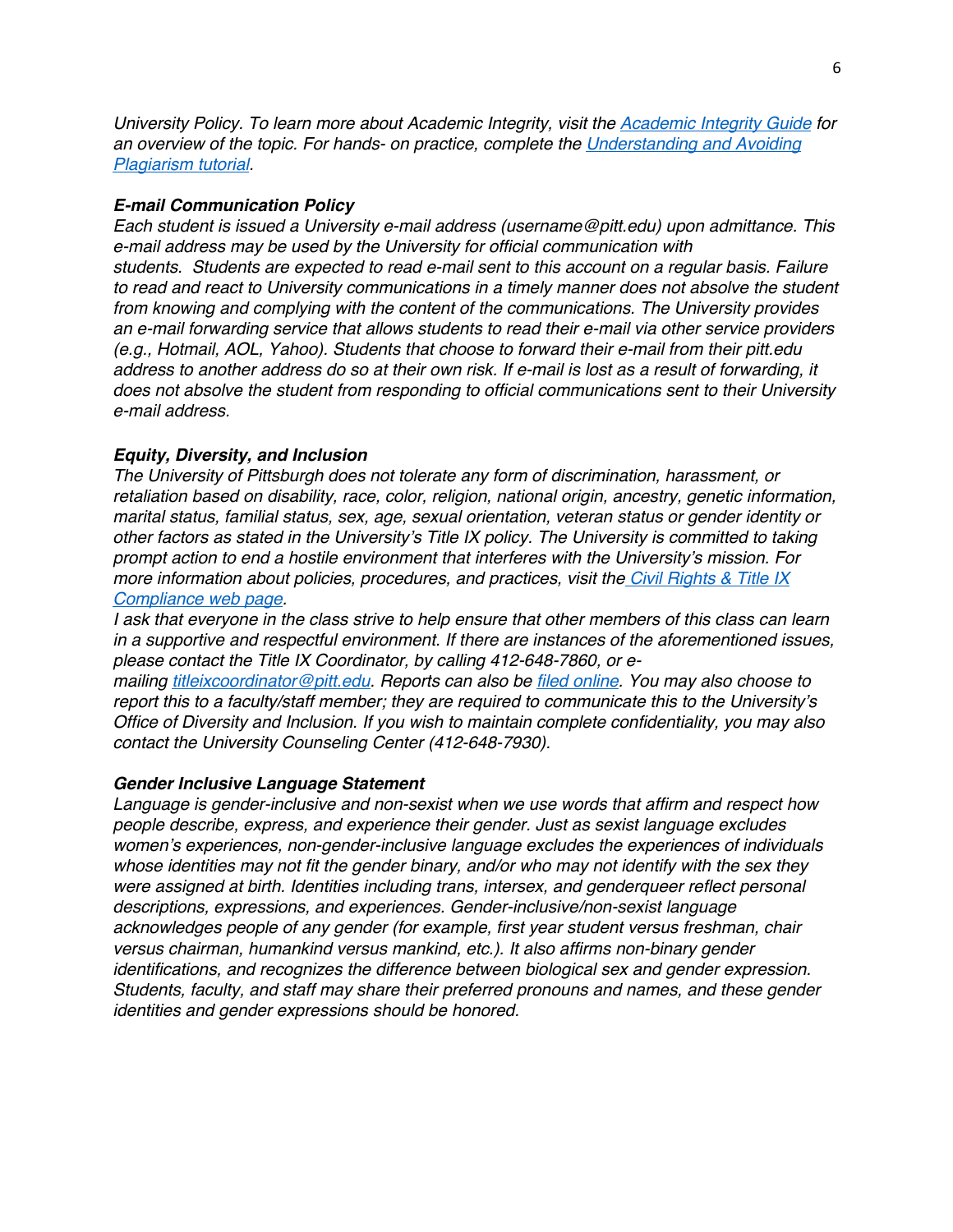# **BIOSC 1510, Cell Biology Lab, 2021 proposed schedule of lab work and assignments.**

| <b>Week</b>      | Lab work overview                                                                                                          | Assignments to complete before the<br>next class                                                                                                    |
|------------------|----------------------------------------------------------------------------------------------------------------------------|-----------------------------------------------------------------------------------------------------------------------------------------------------|
| Aug 31           | Introduction to our research project.<br>Canvas and Lab Archives introduction                                              | Due September 7 before class.                                                                                                                       |
|                  |                                                                                                                            | Set up LabArchives page for staining cells to<br>detect intracellular proteins.                                                                     |
|                  | and notebook set up.<br>Experiment 1: cytoarchitecture in<br>different cell types.                                         | Read: Dietz et al: "Differential Actin-<br>dependent Localization Modulates the<br>Evolutionarily Conserved Activity of Shroom<br>Family Proteins". |
|                  | Discuss Dietz et al.                                                                                                       | Due September 14 before class.                                                                                                                      |
| Sep 7            | Begin imaging cells, intro to ImageJ and<br>analysis of cells.                                                             | Experiment 1 notebook page                                                                                                                          |
| Sept 14          | <b>Experiment 2, part 1: Assess the</b><br>expression and distribution of<br>Tropomyosin protein isoforms in vivo.         | Due September 21 before class.                                                                                                                      |
|                  |                                                                                                                            | Set up notebook page for experiment 2.                                                                                                              |
|                  | <b>Experiment 2, part 2:</b>                                                                                               | Due September 28.                                                                                                                                   |
| Sept 21          | Distribution of tropomyosin following<br>treatment with agents that target the<br>cytoskeleton or cytoskeletal regulators. | Update notebook for experiment 2, part 1.                                                                                                           |
|                  |                                                                                                                            | Set up notebook for part 2 of experiment 2.                                                                                                         |
| Sept 28          | Imaging and analysis cells for<br><b>Experiment 2</b>                                                                      | Due September Oct 5.                                                                                                                                |
|                  |                                                                                                                            | Submit experiment 2 notebook<br>page.                                                                                                               |
|                  |                                                                                                                            | Set up page for experiment 3.                                                                                                                       |
| Oct <sub>5</sub> | Experiment 3: Co-distribution of<br>Tropomyosin isoform and Shroom<br>proteins.                                            | Due October 12.                                                                                                                                     |
|                  |                                                                                                                            | Update notebook page                                                                                                                                |
| Oct 12           | Imaging cells from experiment 3.                                                                                           | Due October 19.                                                                                                                                     |
|                  |                                                                                                                            | Submit experiment 3 notebook page.                                                                                                                  |
| Oct 19           | <b>Experiment 4: Production of tagged</b>                                                                                  | Due October 26                                                                                                                                      |
|                  | Tropomyosins<br>PCR amplification and DNA digest.                                                                          | Make slides to present group data about<br>tropomyosin expression and Shroom protein<br>distribution.                                               |